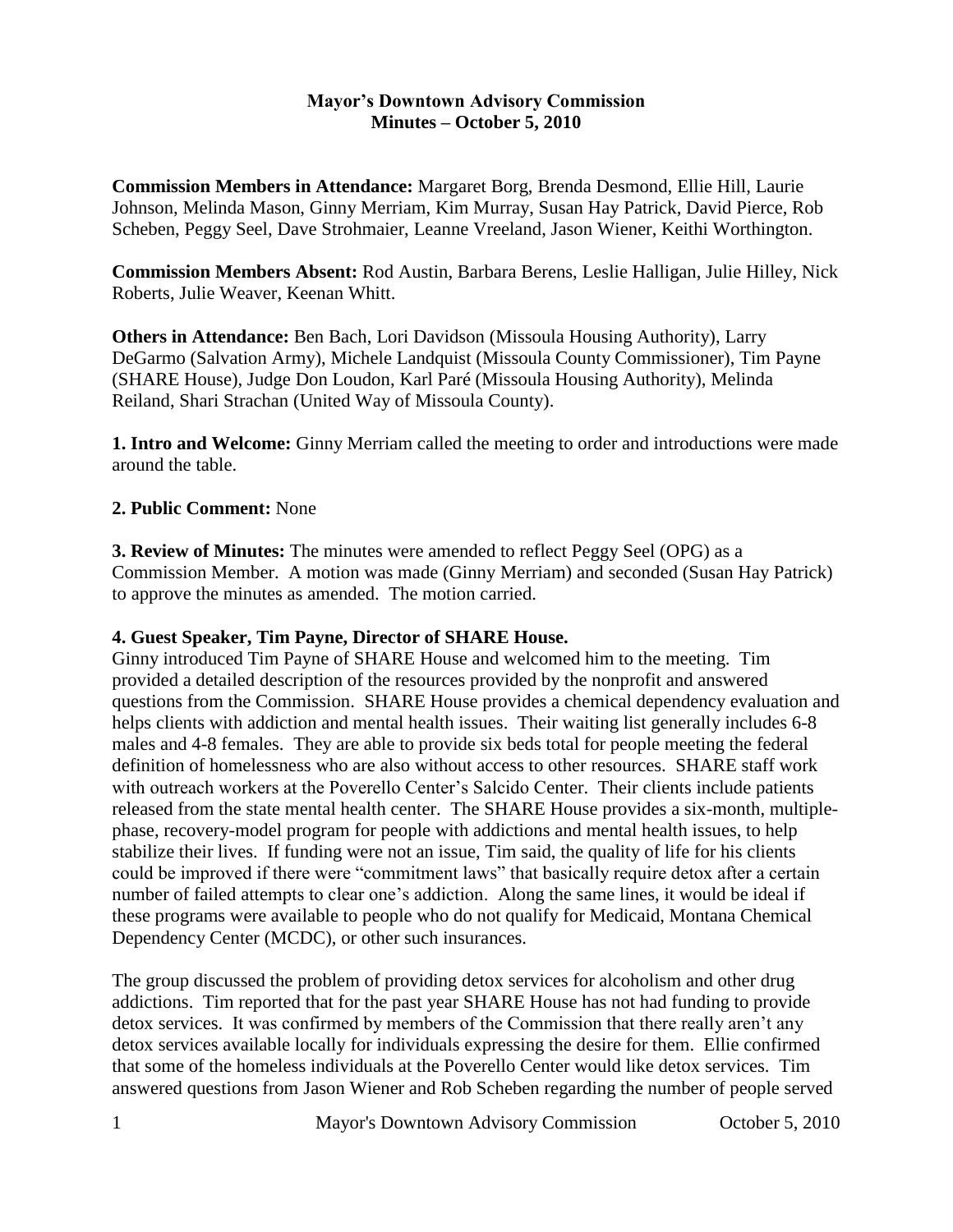under SHARE's closed detox program (4) and the length of time it takes to undergo detox (3-10 days depending on the particulars of the individual and his/her addiction). Tim confirmed that St. Patrick Hospital in Missoula will help people with severe withdrawal symptoms, but the group consensus was that serious alcoholics probably would not allow themselves to get to this point without help from others in the detox process. The group identified Pathways in Kalispell, MCDC, and St. Peter's in Helena as other places in the state that conduct detox services. There isn't a referral process for detox services. Other items discussed in the Q&A include the fact that detox is dangerous and is best conducted by medical staff and in partnership with hospitals. Detox services are expensive and may also require certain accreditation, on-staff psychologists, and number of units/beds to be made available in the program. Not everyone who drinks every day will want or need to undergo detox programs; Ellie noted that there are many people in the community who drink every day but are not homeless. Jason asked if SHARE House's clients had housing would they still need their services, and Tim replied that if they had housing they probably wouldn't need the services; they would be able to access community resources.

Keithi asked Tim if it would be helpful if funding were available to cover the expense of the \$25 administrative fee for the chemical dependency evaluation from Turning Point (from which referrals to appropriate programs could be made). While the money may be difficult to come up with sometimes, Tim answered, people who really want to quit will find money for that fee.

Tim answered questions on the role housing plays in the work of SHARE. He relayed that about 90% of the clients have lost housing by the time they enter the program. Ellie described two models for addiction services: the "recovery model," which SHARE operates under, provides addiction services first and housing needs second. The "housing model" emphasizes stabilizing housing for the individual first, followed by addiction recovery. Ellie reported there have been successes nationally with the housing model, and it is believed to alleviate stress associated with addiction. For homeless clients in the program, assistance with applying for Section 8 housing may be part of the individualized service. Jason noted there is a 2-year waiting list for Section 8 housing. The question and answer period revealed that the cost of care at SHARE is about \$100/day with about 35% of clients making return visits. SHARE does not serve sexual offenders and rarely serves violent offenders. The Elkhorn Treatment Center in Helena runs a program similar to SHARE House.

Other needs identified include: the high expense of providing detox services (medical staff necessary), the need for after-detox care, and a continuum of care for people after quitting, the idea of having a place for people to "sleep it off" (Salcido Center could offer beds 24/day and police could just drop them off; Billings has a successful model for this service).

Ellie discussed the ideas of the "anchor homeless" and the "vulnerability index" in Missoula and how we have 10-12 people meeting this definition. If we could get them into a medical detox problem it would help solve other problems. "Anchor homeless" means people who have been homeless for over a decade and who suffer from both addiction and mental illness. Due to their states, anchor homeless individuals are unable to handle anything other than a medical detox. The "vulnerability index" indicates changes in the homeless community when the anchor homeless individuals are removed from the mix. Ellie says there are national models on these subjects and offered that these could be a part of a community needs assessment.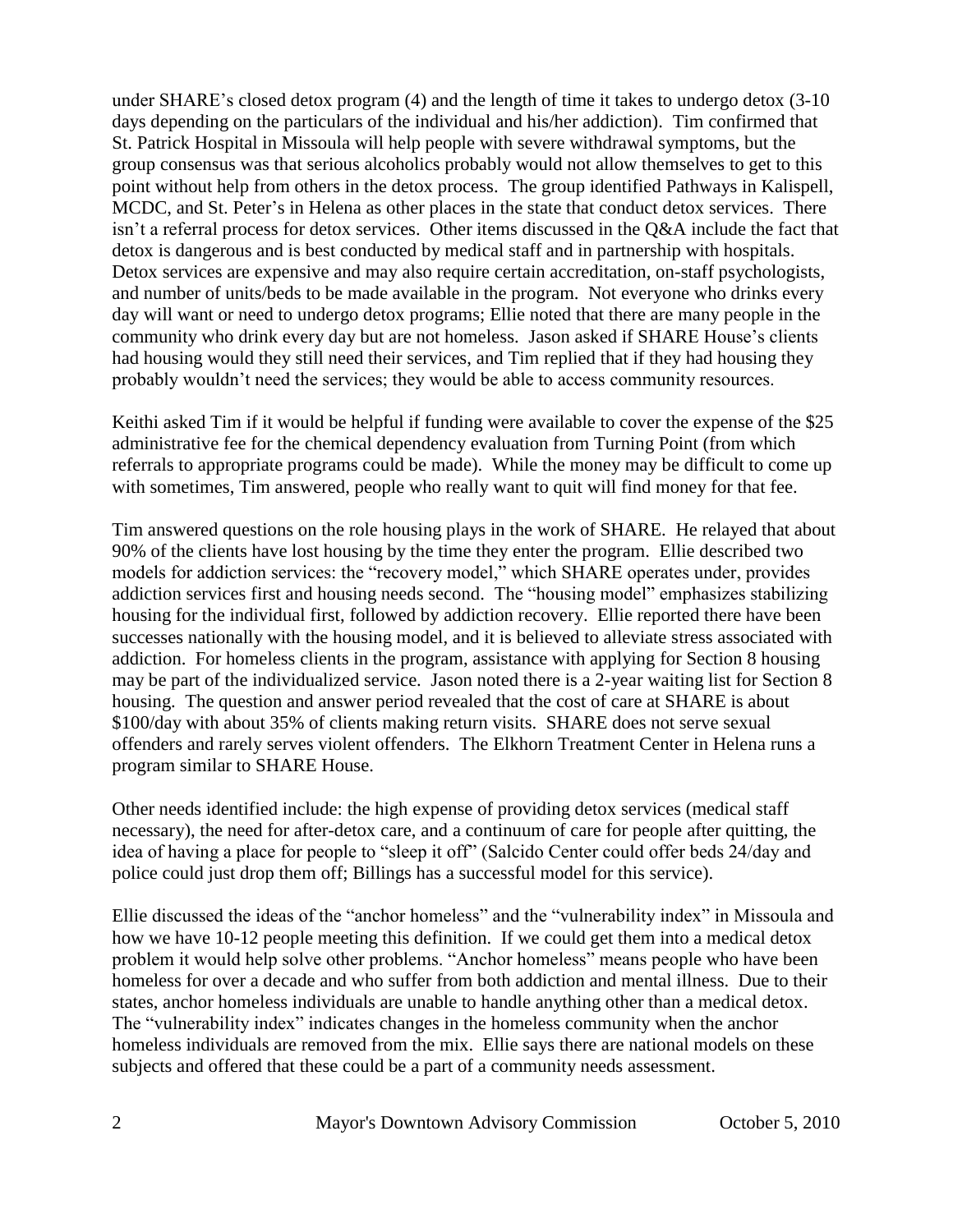Ginny thanked Tim for coming to the meeting.

# **5. Crime and Prevention Committee**

Keithi Worthington reported on the work the committee is doing, and the discoveries they have made with regard to the problem of repeat offenders. The committee spoke with Judge Don Louden to get the court perspective on the issues. Keithi introduced Judge Louden to the group, and the floor was opened for discussion and questions.

Ginny asked what misdemeanor probation and community service programs look like. Keithi responded that community service programs have costs associated with them that can be difficult to raise, while funding is available for probation programs. Judge Louden indicated that community service programs cost \$1/hour to the participants, and that current programs are allowing chronic homeless people to work off fines at nonprofit organizations in town such as Freecycles and the Poverello Center. If more private or public nonprofits would participate, it would make this program easier.

Judge Louden said he assigns fees every day that they know won't be paid. He said it is difficult to see an answer anywhere, but Billings has some amazing resources in their DUI court through federal grant funding.

Dave Strohmaier asked what we need to do to launch a community service program. Judge Louden described how the current staff support may be enough to support such a program, but the main difficulty comes when considering applicable penalties to certain misdemeanors. Panhandling and open container offenses carry the penalty of fines; probation for these offenses is not possible. The penalties would need to be adjusted. Discussion ensued amongst committee members about whether probation or jail time would be effective deterrents. Judge Louden indicated that jail time would not be a deterrent to most of our local homeless people. Agreement was made around the table.

Ginny noted that if people are not paying their fines, and are not worried about repercussions of not paying their fines, the police may not be issuing as many tickets.

Commissioner Landquist asked what the costs were to run the jail, and Judge Louden responded that the county jail bills the person or the City \$100/hour for the time spent for an ordinance violation. Margaret added that, due to what she knows and has seen in the jails, jail is not the right place for ordinance violators. Judge Louden said that we need to have resources available for alcoholics and mentally ill individuals. They need a place to go where they can meet with someone who knows what help is available for them.

The group spent time discussing the option of community service. Judge Louden clarified that his ideas in this area are new, having not thought much on the subject, but utilizing/expanding the community service structure to get more people to pay off their fines could be an option. He offered that matches might be made both with community organizations and the City (offering service projects in the parks as an example). Currently, individuals are given the choice between existing locations or their finding a place on their own to serve the time. Mark asked what the consequences were for not showing up for community service, and Judge Louden clarified that